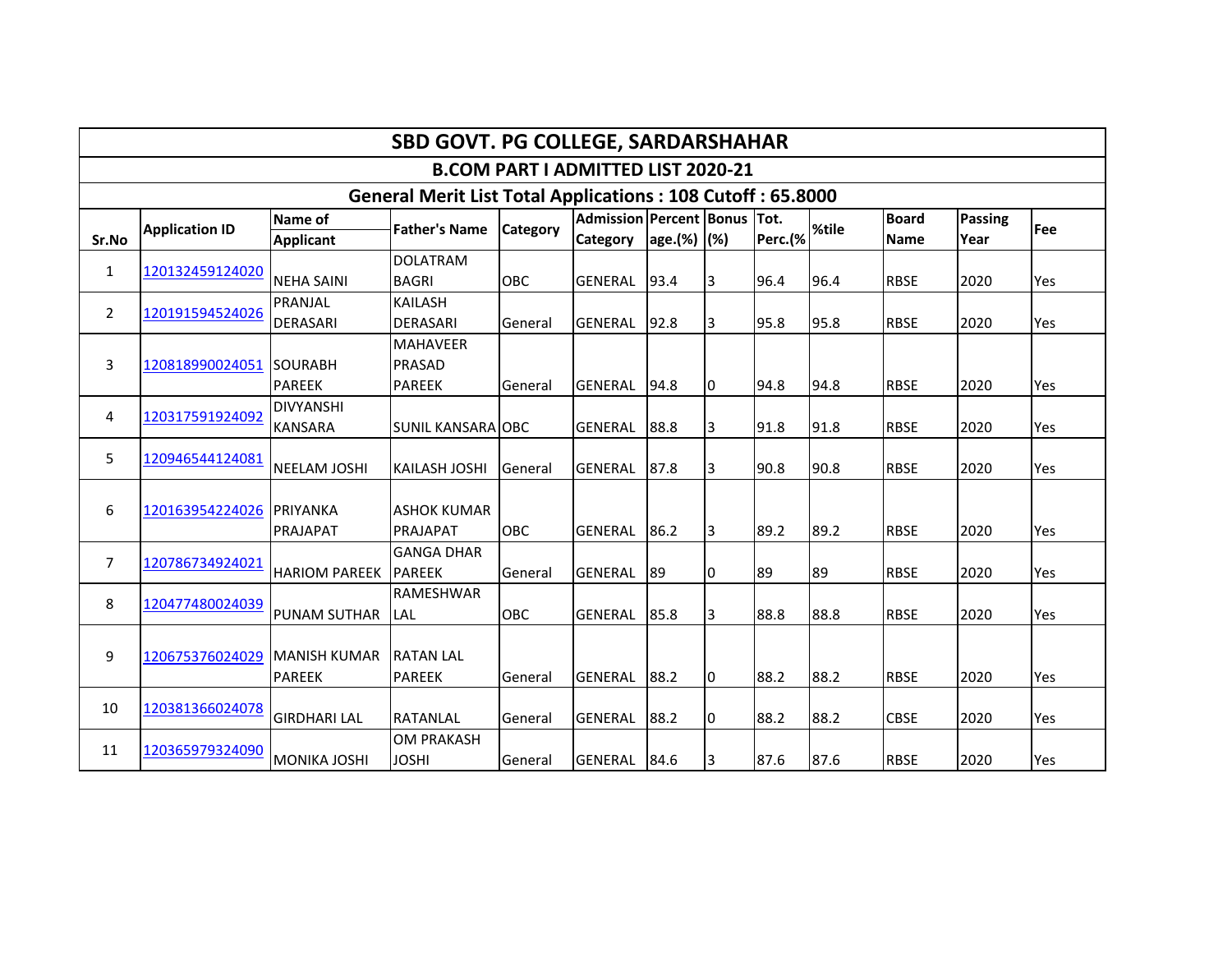| 12 |                 |                      | PRADEEP              |            |                |       |   |       |       |              |      |     |
|----|-----------------|----------------------|----------------------|------------|----------------|-------|---|-------|-------|--------------|------|-----|
|    | 120627019824037 |                      |                      |            |                |       |   |       |       |              |      |     |
|    |                 | <b>NAVEEN PAREEK</b> | KUMAR PAREEK General |            | GENERAL        | 87.2  | 0 | 87.2  | 87.2  | <b>RBSE</b>  | 2020 | Yes |
| 13 | 120232754824025 | CHANCHAL             | <b>MAGHRAJ</b>       |            |                |       |   |       |       |              |      |     |
|    |                 | <b>JANGIR</b>        | <b>JANGIR</b>        | <b>OBC</b> | <b>GENERAL</b> | 84.2  | 3 | 87.2  | 87.2  | <b>RBSE</b>  | 2020 | Yes |
|    |                 |                      |                      |            |                |       |   |       |       |              |      |     |
| 14 | 120773409624010 |                      | <b>MANOJ KUMAR</b>   |            |                |       |   |       |       |              |      |     |
|    |                 | SHEETAL PAREEK       | <b>PAREEK</b>        | General    | GENERAL        | 83.2  | 3 | 86.2  | 86.2  | <b>RBSE</b>  | 2020 | Yes |
|    |                 |                      | <b>SANWAR MAL</b>    |            |                |       |   |       |       |              |      |     |
| 15 | 120350400824074 | <b>KUSUM SHARMA</b>  | <b>SHARMA</b>        | General    | <b>GENERAL</b> | 82.6  | 3 | 85.6  | 85.6  | <b>RBSE</b>  | 2020 | Yes |
|    |                 |                      |                      |            |                |       |   |       |       |              |      |     |
| 16 | 120544652324051 |                      | <b>ASHOK KUMAR</b>   |            |                |       |   |       |       |              |      |     |
|    |                 | <b>AARJU PREMANI</b> | PREMANI              | General    | GENERAL        | 82.6  | 3 | 85.6  | 85.6  | <b>RBSE</b>  | 2020 | Yes |
|    |                 |                      | radheshyam           |            |                |       |   |       |       |              |      |     |
| 17 | 120639673424069 | sneha lahoti         | lahoti               | General    | GENERAL        | 82.2  | 3 | 85.2  | 85.2  | <b>CBSE</b>  | 2020 | Yes |
|    |                 |                      |                      |            |                |       |   |       |       |              |      |     |
| 18 | 120764468024022 | <b>RISHIKESH</b>     | <b>SANWAR MAL</b>    |            |                |       |   |       |       |              |      |     |
|    |                 | <b>PAREEK</b>        | <b>PAREEK</b>        | General    | <b>GENERAL</b> | 84    | 0 | 84    | 84    | <b>RBSE</b>  | 2020 | Yes |
|    |                 |                      |                      |            |                |       |   |       |       |              |      |     |
| 19 | 120444312824053 |                      | <b>NAND KISHOR</b>   |            |                |       |   |       |       |              |      |     |
|    |                 | <b>SUNIL PAREEK</b>  | <b>PAREEK</b>        | General    | <b>GENERAL</b> | 83.4  | 0 | 83.4  | 83.4  | <b>RBSE</b>  | 2020 | Yes |
| 20 | 120937761824040 |                      |                      |            |                |       |   |       |       |              |      |     |
|    |                 | <b>AMBIKA PAREEK</b> | <b>MEGHARAM</b>      | General    | <b>GENERAL</b> | 80.4  | 3 | 83.4  | 83.4  | <b>RBSE</b>  | 2020 | Yes |
| 21 | 120985869924040 | <b>KHUSHI SONI</b>   | <b>ARUN SONI</b>     | General    | <b>GENERAL</b> | 79.8  | 3 | 82.8  | 82.8  | <b>RBSE</b>  | 2020 | Yes |
|    |                 |                      | SUKHARAM             |            |                |       |   |       |       |              |      |     |
| 22 | 120599125624021 | <b>SUMAN SARAN</b>   | SARAN                | OBC        | GENERAL        | 79.8  | 3 | 82.8  | 82.8  | <b>RBSE</b>  | 2020 | Yes |
|    |                 |                      |                      |            |                |       |   |       |       |              |      |     |
| 23 | 120513383224032 | <b>MANISHA SONI</b>  | <b>ASHOK SONI</b>    | <b>OBC</b> | GENERAL        | 79.4  | 3 | 82.4  | 82.4  | <b>RBSE</b>  | 2020 | Yes |
|    |                 | <b>PAREEK</b>        |                      |            |                |       |   |       |       |              |      |     |
| 24 | 120492718924045 | <b>MANISHA</b>       | Sagarmal             |            |                |       |   |       |       | Gujarat      |      |     |
|    |                 |                      |                      |            |                |       |   |       |       |              |      |     |
|    |                 | SAGARMAL             | pareek               | General    | GENERAL        | 78.93 | 3 | 81.93 | 81.93 | <b>Board</b> | 2020 | Yes |
| 25 | 120120048324041 | YASH KUMAR           | <b>SURYA</b>         |            |                |       |   |       |       |              |      |     |
|    |                 | LADHIA               | <b>PRAKASH</b>       | General    | GENERAL        | 81.8  | 0 | 81.8  | 81.8  | <b>CBSE</b>  | 2020 | Yes |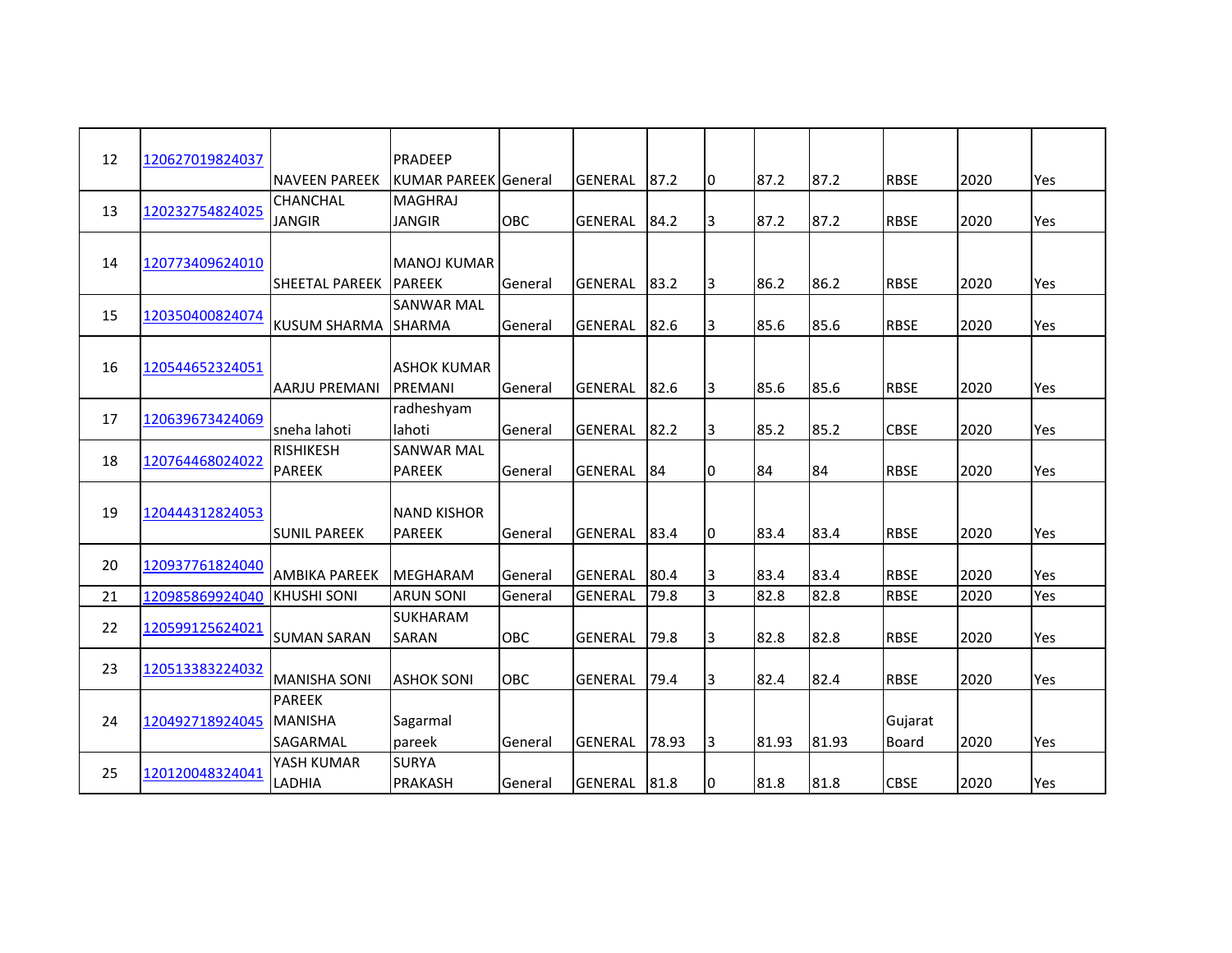| 26 | 120193943924027 |                                      | <b>GANESHA RAM</b>                         |                |                |       |    |      |      |             |      |     |
|----|-----------------|--------------------------------------|--------------------------------------------|----------------|----------------|-------|----|------|------|-------------|------|-----|
|    |                 | <b>ANITA PRAJAPAT</b>                | PRAJAPAT                                   | OBC            | GENERAL        | 78.8  | 3  | 81.8 | 81.8 | <b>RBSE</b> | 2020 | Yes |
| 27 | 120907147524040 | <b>ANURAG NAI</b>                    | <b>MANOJ KUMAR OBC</b>                     |                | <b>GENERAL</b> | 81.6  | 0  | 81.6 | 81.6 | <b>RBSE</b> | 2020 | Yes |
| 28 | 120951158524046 | <b>VASUDEV SONI</b>                  | <b>BHAGIRATH</b><br><b>SONI</b>            | <b>OBC</b>     | <b>GENERAL</b> | 81.4  | 0  | 81.4 | 81.4 | <b>RBSE</b> | 2020 | Yes |
| 29 | 120109711724080 | <b>HARIOM PAREEK</b>                 | <b>HADMAN MAL</b><br><b>PAREEK</b>         | General        | GENERAL        | 80.8  | 0  | 80.8 | 80.8 | <b>RBSE</b> | 2020 | Yes |
| 30 | 120128168724034 | <b>KRISHNA JOSHI</b>                 | <b>PAWAN JOSHI</b>                         | General        | <b>GENERAL</b> | 77    | 3  | 80   | 80   | <b>RBSE</b> | 2020 | Yes |
| 31 | 120199639024015 | <b>TANISHA SONI</b>                  | <b>SHYAM</b><br><b>SUNDAR SONI</b>         | <b>OBC</b>     | <b>GENERAL</b> | 76.8  | 3  | 79.8 | 79.8 | <b>RBSE</b> | 2020 | Yes |
| 32 | 120943530924024 | <b>SUNIL LAKHARA</b>                 | <b>TARA CHAND</b><br>LAKHARA               | OBC            | <b>GENERAL</b> | 79.6  | 0  | 79.6 | 79.6 | <b>RBSE</b> | 2020 | Yes |
| 33 | 120762606624074 | <b>SHIV KAILASH</b><br><b>PAREEK</b> | <b>KALURAM</b><br><b>PAREEK</b>            | General        | <b>GENERAL</b> | 79.4  | 0  | 79.4 | 79.4 | <b>RBSE</b> | 2020 | Yes |
| 34 | 120107657824062 | <b>KHUSHBU</b><br>PANDIA             | <b>RAJ KUMAR</b><br><b>PANDIA</b>          | General        | <b>GENERAL</b> | 76.4  | 3  | 79.4 | 79.4 | <b>RBSE</b> | 2020 | Yes |
| 35 | 120731943724079 | <b>DEEPAK SHARMA</b>                 | <b>RAJENDRA</b><br>PRASAD<br><b>SHARMA</b> | General        | <b>GENERAL</b> | 79.2  | O  | 79.2 | 79.2 | <b>RBSE</b> | 2020 | Yes |
| 36 | 120155110624040 | <b>RITIKA SAINI</b>                  | <b>RAMRATAN</b><br>SAINI                   | <b>OBC</b>     | <b>GENERAL</b> | 76.2  | 3  | 79.2 | 79.2 | <b>RBSE</b> | 2020 | Yes |
| 37 | 120437297024080 | <b>BHAWANA</b><br><b>KANWAR</b>      | KISHORE SINGH                              | <b>General</b> | <b>GENERAL</b> | 75.8  | 3  | 78.8 | 78.8 | <b>RBSE</b> | 2020 | Yes |
| 38 | 120250749324028 | ASHWANI SAIN                         | SHARWAN<br><b>KUMAR SAIN</b>               | <b>OBC</b>     | <b>GENERAL</b> | 75.8  | 3  | 78.8 | 78.8 | <b>RBSE</b> | 2020 | Yes |
| 39 | 120370545324080 | <b>RAMSWROOP</b><br><b>PAREEK</b>    | <b>KAMAL KUMAR</b><br><b>PAREEK</b>        | General        | GENERAL        | 178.6 | 10 | 78.6 | 78.6 | <b>RBSE</b> | 2020 | Yes |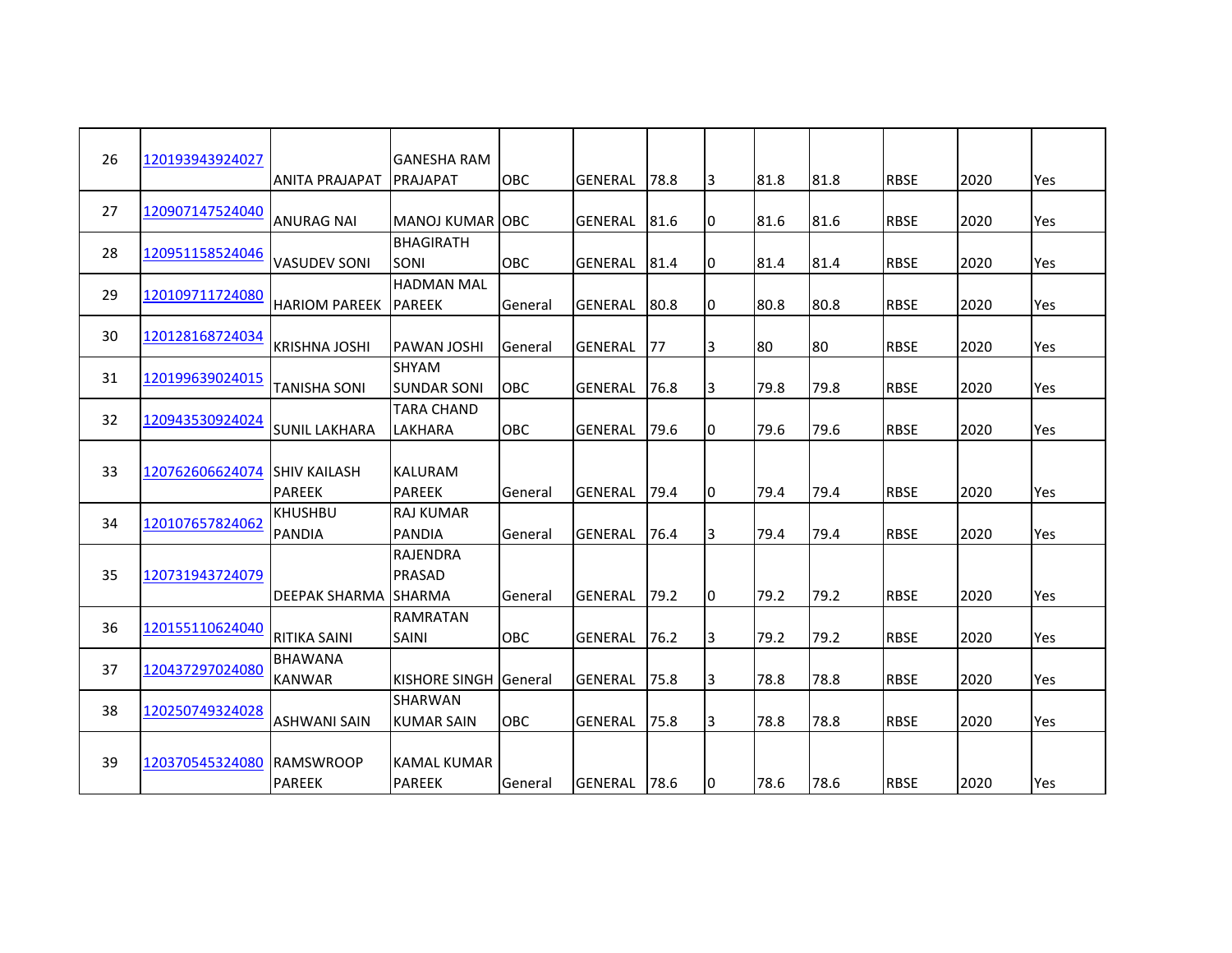| 40 | 120496683624010               | <b>ASHISH PUROHIT</b>        | <b>OMPRAKASH</b>                 | General    | <b>GENERAL</b> | 78.2 | IО | 78.2 | 78.2 | <b>RBSE</b> | 2020 | Yes |
|----|-------------------------------|------------------------------|----------------------------------|------------|----------------|------|----|------|------|-------------|------|-----|
|    |                               |                              | <b>BHANWAR LAL</b>               |            |                |      |    |      |      |             |      |     |
| 41 | 120274560524060               | <b>VISHAL JAMMAR</b>         | <b>JAMMAR</b>                    | General    | <b>GENERAL</b> | 78.2 | 10 | 78.2 | 78.2 | <b>RBSE</b> | 2020 | Yes |
| 42 | 120636441724038               |                              |                                  |            |                |      |    |      |      |             |      |     |
|    |                               | <b>DINESH JOSHI</b>          | <b>KISANLAL JOSHI General</b>    |            | GENERAL        | 77.6 | 10 | 77.6 | 77.6 | <b>RBSE</b> | 2020 | Yes |
| 43 | 120717389424042               | <b>SHIV RATAN</b>            | VINOD JOSHI                      | General    | <b>GENERAL</b> | 77.2 | Iо | 77.2 | 77.2 | <b>RBSE</b> | 2020 | Yes |
| 44 | 120314227524030               | <b>CHANDA</b>                |                                  |            |                |      |    |      |      |             |      |     |
|    |                               | <b>RAJPUROHIT</b>            | <b>JAMAN SINGH</b>               | General    | <b>GENERAL</b> | 74.2 | 3  | 77.2 | 77.2 | <b>RBSE</b> | 2020 | Yes |
|    |                               |                              |                                  |            |                |      |    |      |      |             |      |     |
| 45 | 120806900124010               | <b>ILOKESH KUMAR</b>         | <b>VIMAL KUMAR</b>               |            |                |      |    |      |      |             |      |     |
|    |                               | JANGIR                       | <b>JANGIR</b>                    | <b>OBC</b> | <b>GENERAL</b> | 74.2 | 13 | 77.2 | 77.2 | <b>RBSE</b> | 2020 | Yes |
| 46 | 120721400324091               | PURUSHOTTAM<br><b>PAREEK</b> | <b>SUKH DEV</b><br><b>PAREEK</b> |            | <b>GENERAL</b> | 77   | I0 | 77   | 77   | <b>RBSE</b> | 2020 | Yes |
|    |                               | <b>ABHISHEK</b>              |                                  | General    |                |      |    |      |      |             |      |     |
| 47 | 120347693924042               | <b>RAJPUROHIT</b>            | <b>KUNDAN SINGH General</b>      |            | <b>GENERAL</b> | 76.6 | 10 | 76.6 | 76.6 | <b>RBSE</b> | 2020 | Yes |
|    |                               |                              |                                  |            |                |      |    |      |      |             |      |     |
| 48 | 120988875724067               | <b>BRAHMA NAND</b>           | <b>BANWARI LAL</b>               | General    | <b>GENERAL</b> | 76.4 | 10 | 76.4 | 76.4 | <b>RBSE</b> | 2020 | Yes |
|    |                               |                              |                                  |            |                |      |    |      |      |             |      |     |
| 49 | 120215199224078 LAXMI NARAYAN |                              | <b>SHANKAR LAL</b>               |            |                |      |    |      |      |             |      |     |
|    |                               | <b>PAREEK</b>                | <b>PAREEK</b>                    | General    | <b>GENERAL</b> | 76.4 | 10 | 76.4 | 76.4 | <b>RBSE</b> | 2020 | Yes |
|    |                               | <b>ROHIT KUMAR</b>           | PRADEEP                          |            |                |      |    |      |      |             |      |     |
| 50 | 120516997124092 PAREEK        |                              | <b>KUMAR</b>                     | General    | <b>GENERAL</b> | 76.2 | 10 | 76.2 | 76.2 | <b>RBSE</b> | 2020 | Yes |
|    |                               |                              |                                  |            |                |      |    |      |      |             |      |     |
| 51 | 120323020424014               | <b>IGAURAV</b>               | <b>SUSHIL KUMAR</b>              |            |                |      |    |      |      |             |      |     |
|    |                               | <b>LAKHOTIA</b>              | LAKHOTIA                         | General    | <b>GENERAL</b> | 74.2 | 12 | 76.2 | 76.2 | <b>RBSE</b> | 2020 | Yes |
| 52 | 120728502424090               |                              |                                  |            |                |      |    |      |      |             |      |     |
|    |                               | <b>MOHIT PAREEK</b>          | <b>PATRAM</b>                    | General    | <b>GENERAL</b> | 76   | 10 | 76   | 76   | <b>RBSE</b> | 2020 | Yes |
| 53 | 120366141924060               | <b>PRAVEENA</b>              | <b>HETRAM</b>                    | <b>SC</b>  | <b>GENERAL</b> | 73   | l3 | 76   | 76   | <b>RBSE</b> | 2020 | Yes |
| 54 | 120279026824078               |                              | <b>OM PRAKASH</b>                |            |                |      |    |      |      |             |      |     |
|    |                               | <b>PUJA SONI</b>             | SONI                             | OBC        | <b>GENERAL</b> | 173  | 13 | 76   | 76   | <b>RBSE</b> | 2020 | Yes |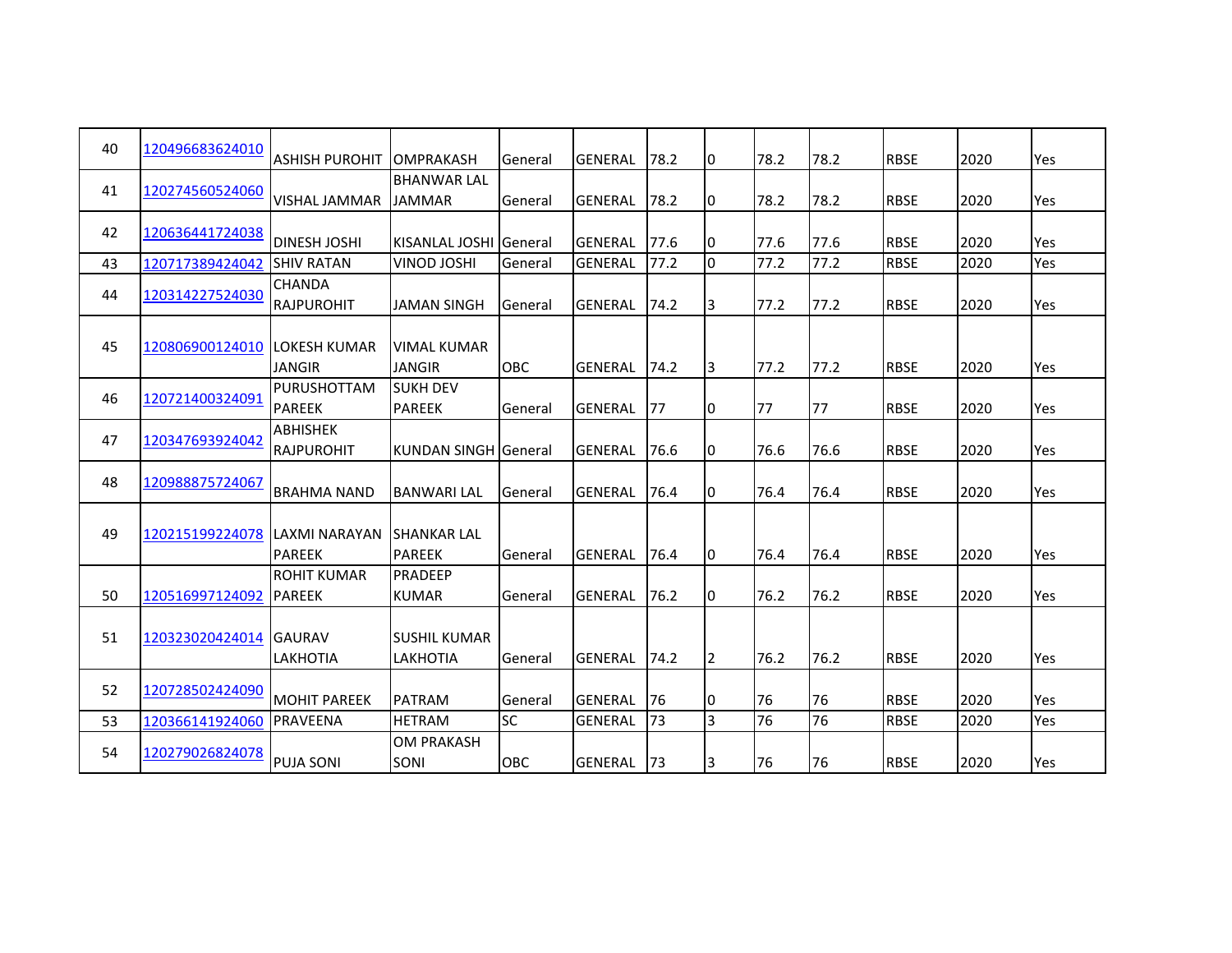| 55 | 120573589624041 | <b>SHOBHANA</b>        | <b>HEMANT</b>       |             |                |      |   |      |      |             |      |     |
|----|-----------------|------------------------|---------------------|-------------|----------------|------|---|------|------|-------------|------|-----|
|    |                 | <b>JANGIR</b>          | <b>KUMAR JANGIR</b> | <b>IOBC</b> | <b>GENERAL</b> | 72.8 | 3 | 75.8 | 75.8 | <b>RBSE</b> | 2020 | Yes |
|    |                 | <b>SHYAM LAL</b>       | <b>SHRAWAN RAM</b>  |             |                |      |   |      |      |             |      |     |
| 56 | 120593564424068 | <b>BAIRA</b>           | <b>BAIRA</b>        | OBC         | <b>GENERAL</b> | 75.6 | 0 | 75.6 | 75.6 | <b>RBSE</b> | 2020 | Yes |
|    |                 | GAJANAND               | <b>RAM NIWAS</b>    |             |                |      |   |      |      |             |      |     |
| 57 | 120114454624059 | <b>PAREEK</b>          | <b>PAREEK</b>       | General     | <b>GENERAL</b> | 75   | 0 | 75   | 75   | <b>RBSE</b> | 2020 | Yes |
|    |                 | <b>BAJRANG LAL</b>     | <b>CHUNA RAM</b>    |             |                |      |   |      |      |             |      |     |
| 58 | 120244222124010 | <b>BAIRA</b>           | <b>BAIRA</b>        | OBC         | <b>GENERAL</b> | 175  | 0 | 75   | 75   | <b>RBSE</b> | 2020 | Yes |
| 59 |                 |                        | <b>ASLAM</b>        |             |                |      |   |      |      |             |      |     |
|    | 120728404324017 | <b>ANISHA RANGREJ</b>  | <b>RANGREJ</b>      | <b>OBC</b>  | <b>GENERAL</b> | 71.8 | 3 | 74.8 | 74.8 | <b>RBSE</b> | 2020 | Yes |
|    |                 |                        |                     |             |                |      |   |      |      |             |      |     |
| 60 | 120906863624040 | ICHANDRA KANTA IDEEPAK |                     |             |                |      |   |      |      |             |      |     |
|    |                 | PRAJAPAT               | <b>PRAJAPAT</b>     | OBC         | <b>GENERAL</b> | 71.8 | 3 | 74.8 | 74.8 | <b>RBSE</b> | 2020 | Yes |
| 61 | 120826810424079 |                        |                     |             |                |      |   |      |      |             |      |     |
|    |                 | <b>VINAY KUMAR</b>     | KISHOR KUMAR ISC    |             | <b>GENERAL</b> | 74.4 | 0 | 74.4 | 74.4 | <b>RBSE</b> | 2020 | Yes |
| 62 | 120246978024038 |                        |                     |             |                |      |   |      |      |             |      |     |
|    |                 | <b>SHWETA JAIN</b>     | <b>RAJESH JAIN</b>  | General     | <b>GENERAL</b> | 71.4 | 3 | 74.4 | 74.4 | <b>RBSE</b> | 2020 | Yes |
| 63 | 120985960424020 |                        | <b>SANWAR MAL</b>   |             |                |      |   |      |      |             |      |     |
|    |                 | <b>NISHU DARJI</b>     | <b>DARJI</b>        | OBC         | <b>GENERAL</b> | 71.2 | 3 | 74.2 | 74.2 | <b>RBSE</b> | 2020 | Yes |
| 64 | 120704986624013 |                        | <b>PUKHRAJ</b>      |             |                |      |   |      |      |             |      |     |
|    |                 | <b>HARISH SWAMI</b>    | <b>SWAMI</b>        | OBC         | <b>GENERAL</b> | 74   | 0 | 74   | 74   | <b>RBSE</b> | 2020 | Yes |
|    |                 | PRASHANT               | <b>SURESH</b>       |             |                |      |   |      |      |             |      |     |
| 65 | 120977550924052 | JAISANSARIA            | <b>KUMAR</b>        | General     | <b>GENERAL</b> | 74   | 0 | 74   | 74   | <b>CBSE</b> | 2020 | Yes |
|    |                 |                        | <b>JAISANSARIA</b>  |             |                |      |   |      |      |             |      |     |
| 66 | 120846109424020 |                        |                     |             |                |      |   |      |      |             |      |     |
|    |                 | <b>NIKITA POONIA</b>   | <b>RAJESH KUMAR</b> | <b>IOBC</b> | <b>GENERAL</b> | 71   | 3 | 74   | 74   | <b>RBSE</b> | 2020 | Yes |
| 67 | 120303753124018 | <b>HARSHITA</b>        | <b>MURARI LAL</b>   |             |                |      |   |      |      |             |      |     |
|    |                 | <b>VERMA</b>           | <b>VERMA</b>        | OBC         | <b>GENERAL</b> | 70.8 | 3 | 73.8 | 73.8 | <b>RBSE</b> | 2020 | Yes |
| 68 | 120298520024030 |                        |                     |             |                |      |   |      |      |             |      |     |
|    |                 | <b>NIRMAL</b>          | <b>BHANWAR LAL</b>  | General     | <b>GENERAL</b> | 73.6 | 0 | 73.6 | 73.6 | <b>RBSE</b> | 2020 | Yes |
| 69 | 120939796324081 | DEENDAYAL              |                     |             |                |      |   |      |      |             |      |     |
|    |                 | <b>PAREEK</b>          | <b>RAJKUMAR</b>     | General     | <b>GENERAL</b> | 73.6 | 0 | 73.6 | 73.6 | <b>RBSE</b> | 2020 | Yes |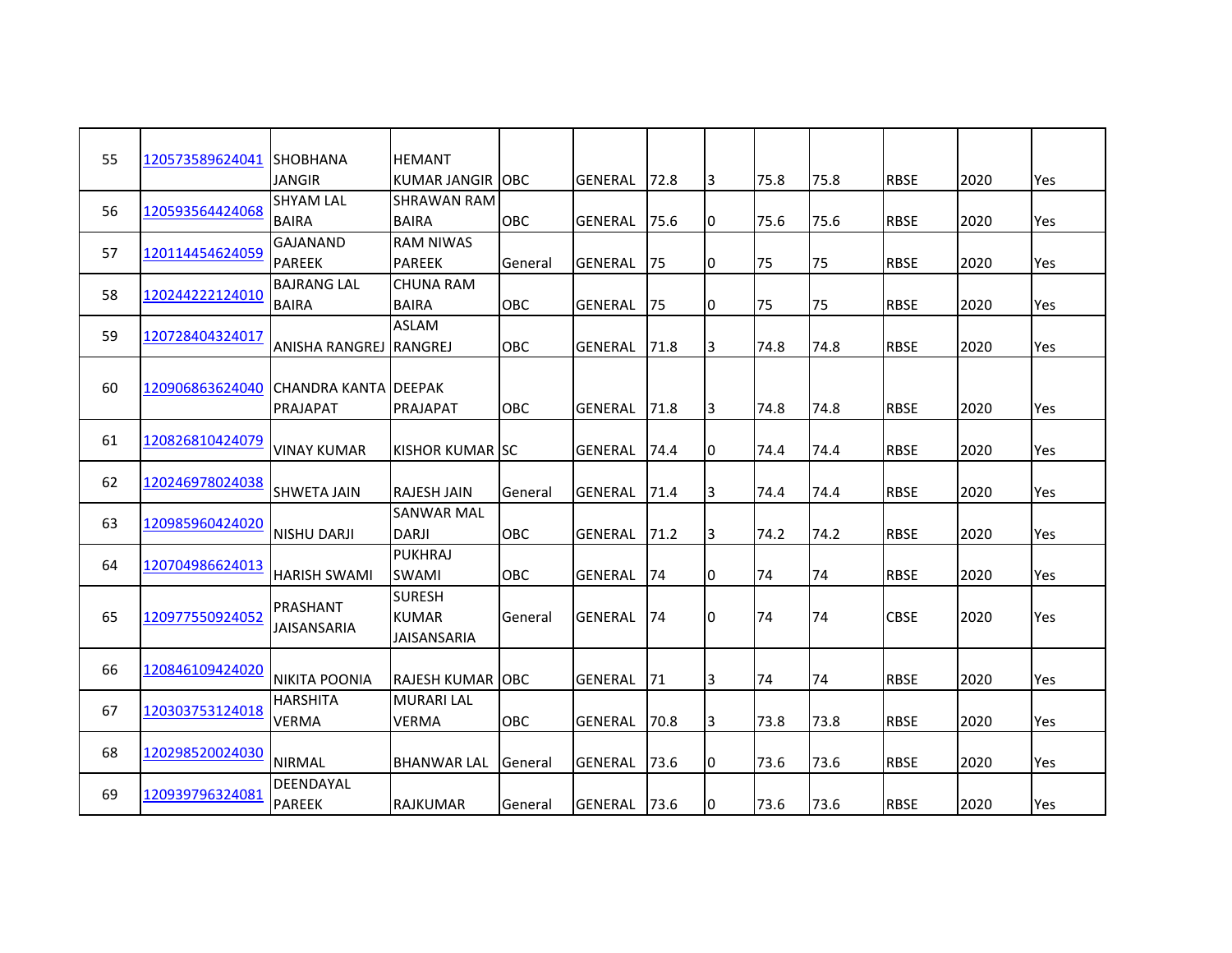| 70 | 120594272524020 |                       | <b>RAMNIWAS</b>                   |         |                |      |    |      |      |             |      |     |
|----|-----------------|-----------------------|-----------------------------------|---------|----------------|------|----|------|------|-------------|------|-----|
|    |                 | <b>MUKESH JOSHI</b>   | <b>JOSHI</b>                      | General | <b>GENERAL</b> | 73.2 | IО | 73.2 | 73.2 | <b>CBSE</b> | 2020 | Yes |
| 71 | 120354597024068 |                       | <b>RAJKUMAR</b>                   |         |                |      |    |      |      |             |      |     |
|    |                 | <b>DEV MAGHLANI</b>   | <b>MAGHLANI</b>                   | General | <b>GENERAL</b> | 173  | 10 | 73   | 73   | <b>RBSE</b> | 2020 | Yes |
| 72 | 120204601724073 |                       | MANGILAL                          |         |                |      |    |      |      |             |      |     |
|    |                 | <b>VISHNU PAREEK</b>  | <b>PAREEK</b>                     | General | <b>GENERAL</b> | 72.6 | 10 | 72.6 | 72.6 | <b>CBSE</b> | 2020 | Yes |
| 73 | 120489190924028 |                       | <b>VIJENDRA</b>                   |         |                |      |    |      |      |             |      |     |
|    |                 | <b>RISHIK KOTHARI</b> | <b>KOTHARI</b>                    | General | <b>GENERAL</b> | 72   | 10 | 72   | 72   | <b>RBSE</b> | 2020 | Yes |
|    |                 |                       |                                   |         |                |      |    |      |      |             |      |     |
| 74 | 120216342924054 |                       | <b>VINOD KUMAR</b>                |         |                |      |    |      |      |             |      |     |
|    |                 | <b>KAVITA SHARMA</b>  | <b>SHARMA</b>                     | General | <b>GENERAL</b> | 68.8 | Iз | 71.8 | 71.8 | <b>RBSE</b> | 2020 | Yes |
|    |                 | <b>BHAWANI</b>        |                                   |         |                |      |    |      |      |             |      |     |
| 75 | 120243656224046 | <b>SHANKAR</b>        |                                   |         |                |      |    |      |      |             |      |     |
|    |                 | <b>PANDIA</b>         | <b>BHAIRA RAM</b>                 | General | <b>GENERAL</b> | 71.6 | I0 | 71.6 | 71.6 | <b>CBSE</b> | 2020 | Yes |
| 76 | 120625020224036 |                       |                                   |         |                |      |    |      |      |             |      |     |
|    |                 | <b>INDRAJ SHARMA</b>  | POORNA RAM                        | General | <b>GENERAL</b> | 71.6 | 10 | 71.6 | 71.6 | <b>RBSE</b> | 2020 | Yes |
|    |                 |                       |                                   |         |                |      |    |      |      |             |      |     |
| 77 | 120233015124066 | <b>IDAYA SHANKAR</b>  |                                   |         |                |      |    |      |      |             |      |     |
|    |                 | <b>SUTHAR</b>         | <b>INDRAJ SUTHAR OBC</b>          |         | <b>GENERAL</b> | 71.2 | Iо | 71.2 | 71.2 | <b>RBSE</b> | 2020 | Yes |
| 78 | 120310843624089 |                       | GHANSHYAM                         |         |                |      |    |      |      |             |      |     |
|    |                 | <b>PANKAJ DAN</b>     | <b>DAN</b>                        | OBC     | <b>GENERAL</b> | 70.8 | 10 | 70.8 | 70.8 | <b>RBSE</b> | 2020 | Yes |
| 79 | 120369807824029 |                       | <b>MADAN LAL</b>                  |         |                |      |    |      |      |             |      |     |
|    |                 | <b>AMAN SAINI</b>     | <b>SAINI</b>                      | OBC     | <b>GENERAL</b> | 70.6 | 0  | 70.6 | 70.6 | <b>RBSE</b> | 2020 | Yes |
| 80 | 120853606224000 | <b>KHUSHBOO JAGA</b>  | <b>JAI PRAKASH</b><br><b>JAGA</b> | OBC     | <b>GENERAL</b> | 67.2 |    | 70.2 | 70.2 | <b>RBSE</b> | 2020 | Yes |
|    |                 |                       | <b>BHARAT</b>                     |         |                |      | 13 |      |      |             |      |     |
| 81 | 120479320524033 | <b>RIYA SAINI</b>     | <b>KUMAR SAINI</b>                | General | <b>GENERAL</b> | 67.2 | 13 | 70.2 | 70.2 | <b>RBSE</b> | 2020 | Yes |
|    |                 | <b>BAJRANG LAL</b>    |                                   |         |                |      |    |      |      |             |      |     |
| 82 | 120960917024081 | <b>SHARMA</b>         | <b>KASHIRAM</b>                   | General | <b>GENERAL</b> | 69.8 | 10 | 69.8 | 69.8 | <b>RBSE</b> | 2020 | Yes |
| 83 | 120200210424020 | <b>AMIT KUMAR</b>     | <b>RAGHBEER</b>                   | OBC     | <b>GENERAL</b> | 69.6 | I٥ | 69.6 | 69.6 | <b>RBSE</b> | 2020 | Yes |
|    |                 |                       | SHYAMSUNDAR                       |         |                |      |    |      |      |             |      |     |
| 84 | 120176165524089 | <b>VISHAL PAREEK</b>  | <b>PAREEK</b>                     | General | <b>GENERAL</b> | 69.6 | 10 | 69.6 | 69.6 | <b>RBSE</b> | 2020 | Yes |
|    |                 |                       |                                   |         |                |      |    |      |      |             |      |     |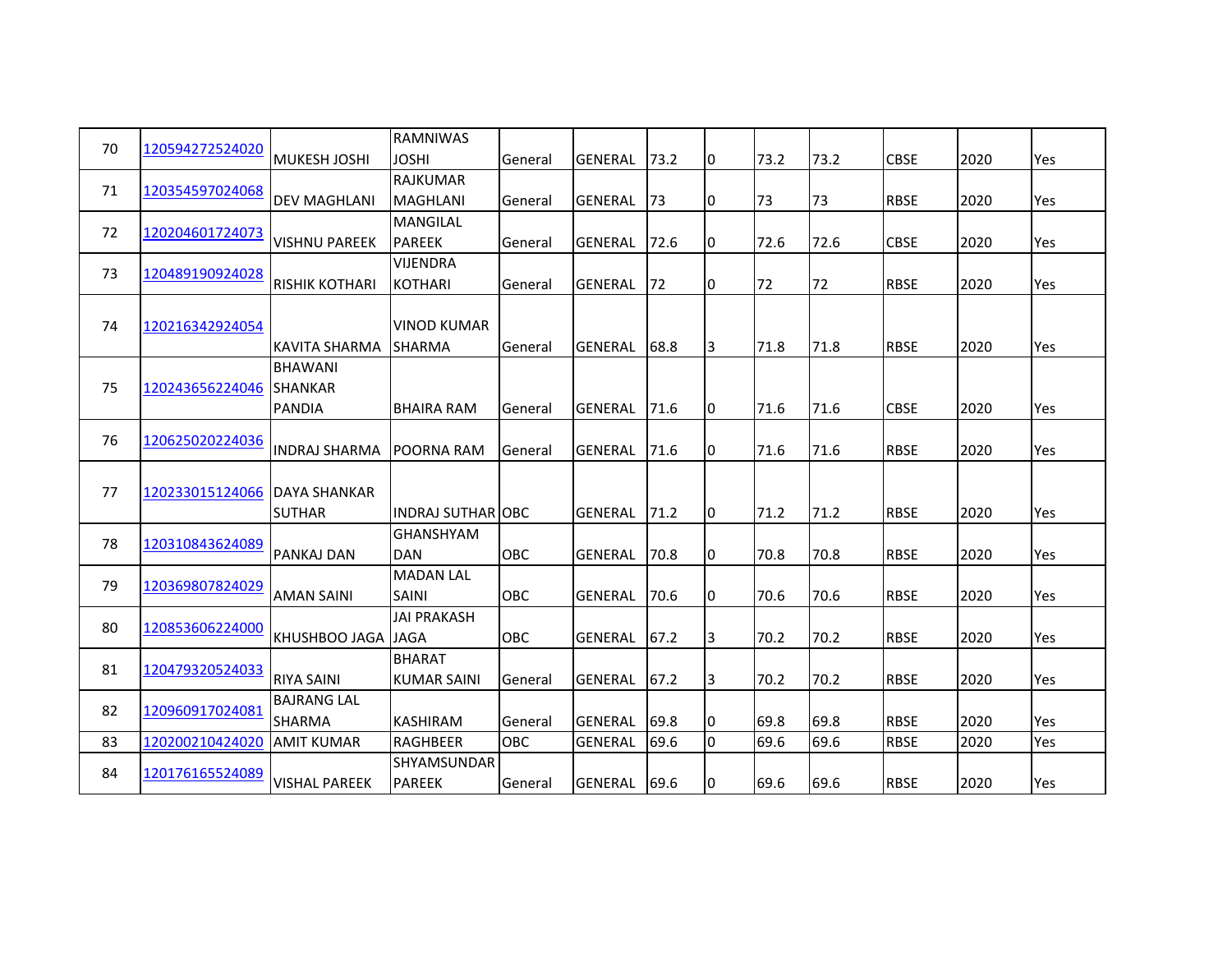| 85 | 120454093624090 | <b>MUKESH KUMAR</b><br><b>SHARMA</b>  | <b>RAMKUMAR</b><br><b>SHARMA</b>  | General    | GENERAL        | 69.2 | 0 | 69.2 | 69.2 | <b>RBSE</b> | 2020 | Yes |
|----|-----------------|---------------------------------------|-----------------------------------|------------|----------------|------|---|------|------|-------------|------|-----|
| 86 | 120682033024088 | <b>MARUTI NANDAN</b><br><b>PAREEK</b> | PAWAN PAREEK General              |            | <b>GENERAL</b> | 69.2 | 0 | 69.2 | 69.2 | <b>RBSE</b> | 2020 | Yes |
| 87 | 120636987724023 | <b>RADHIKA SONI</b>                   | <b>VIJAY KUMAR</b><br>SONI        | OBC        | GENERAL        | 66.2 | 3 | 69.2 | 69.2 | <b>RBSE</b> | 2020 | Yes |
| 88 | 120189245524027 | <b>DHEERAJ PAREEK</b>                 | <b>NAVRATAN</b><br><b>PAREEK</b>  | General    | GENERAL        | 69   | 0 | 69   | 69   | <b>RBSE</b> | 2020 | Yes |
| 89 | 120150825024031 | <b>TANUJ JANGIR</b>                   | PARSARAM<br>JANGIR                | OBC        | GENERAL        | 69   | 0 | 69   | 69   | <b>RBSE</b> | 2020 | Yes |
| 90 | 120261829524065 | <b>SAKSHI JANGIR</b>                  | MANOJ KUMAR<br><b>JANGIR</b>      | OBC        | <b>GENERAL</b> | 66   | 3 | 69   | 69   | <b>RBSE</b> | 2020 | Yes |
| 91 | 120379124224070 | <b>MOHIT JAT</b>                      | <b>MOHAN LAL</b><br><b>JAT</b>    | <b>OBC</b> | GENERAL        | 68.8 | 0 | 68.8 | 68.8 | <b>RBSE</b> | 2020 | Yes |
| 92 | 120738150124014 | <b>DAYASHANKAR</b><br><b>JOSHI</b>    | <b>RAMDEV JOSHI</b>               | General    | GENERAL        | 68.8 | 0 | 68.8 | 68.8 | <b>RBSE</b> | 2020 | Yes |
| 93 | 120871282324029 | <b>MOHIT JOSHI</b>                    | <b>MURARI LAL</b><br><b>JOSHI</b> | General    | <b>GENERAL</b> | 67.8 | 0 | 67.8 | 67.8 | <b>RBSE</b> | 2020 | Yes |
| 94 | 120282326924083 | <b>KANHAIYA LAL</b><br><b>SHARMA</b>  | <b>RAMDEV</b><br>SHARMA           | General    | GENERAL        | 67.6 | 0 | 67.6 | 67.6 | <b>RBSE</b> | 2020 | Yes |
| 95 | 120764914124070 | <b>AKASH PAREEK</b>                   | <b>OM PRAKASH</b>                 | General    | <b>GENERAL</b> | 67.6 | 0 | 67.6 | 67.6 | <b>RBSE</b> | 2020 | Yes |
| 96 | 120347602024074 | NIRMAL SHARMA SHARMA                  | <b>SHIV PRASAD</b>                | General    | GENERAL        | 67.6 | 0 | 67.6 | 67.6 | <b>RBSE</b> | 2020 | Yes |
| 97 | 120945820524086 | <b>MANISHA SAINI</b>                  | <b>OMPRAKASH</b><br>SAINI         | OBC        | GENERAL        | 64.6 | 3 | 67.6 | 67.6 | <b>RBSE</b> | 2020 | Yes |
| 98 | 120930093324055 | <b>SUKH RAM</b><br>SHARMA             | <b>INDER CHAND</b><br>SHARMA      | General    | GENERAL 67.4   |      | 0 | 67.4 | 67.4 | <b>RBSE</b> | 2020 | Yes |
| 99 | 120577047024076 | <b>RAJESH SUTHAR</b>                  | <b>RAMESH</b><br><b>SUTHAR</b>    | OBC        | GENERAL        | 67.4 | 0 | 67.4 | 67.4 | <b>RBSE</b> | 2020 | Yes |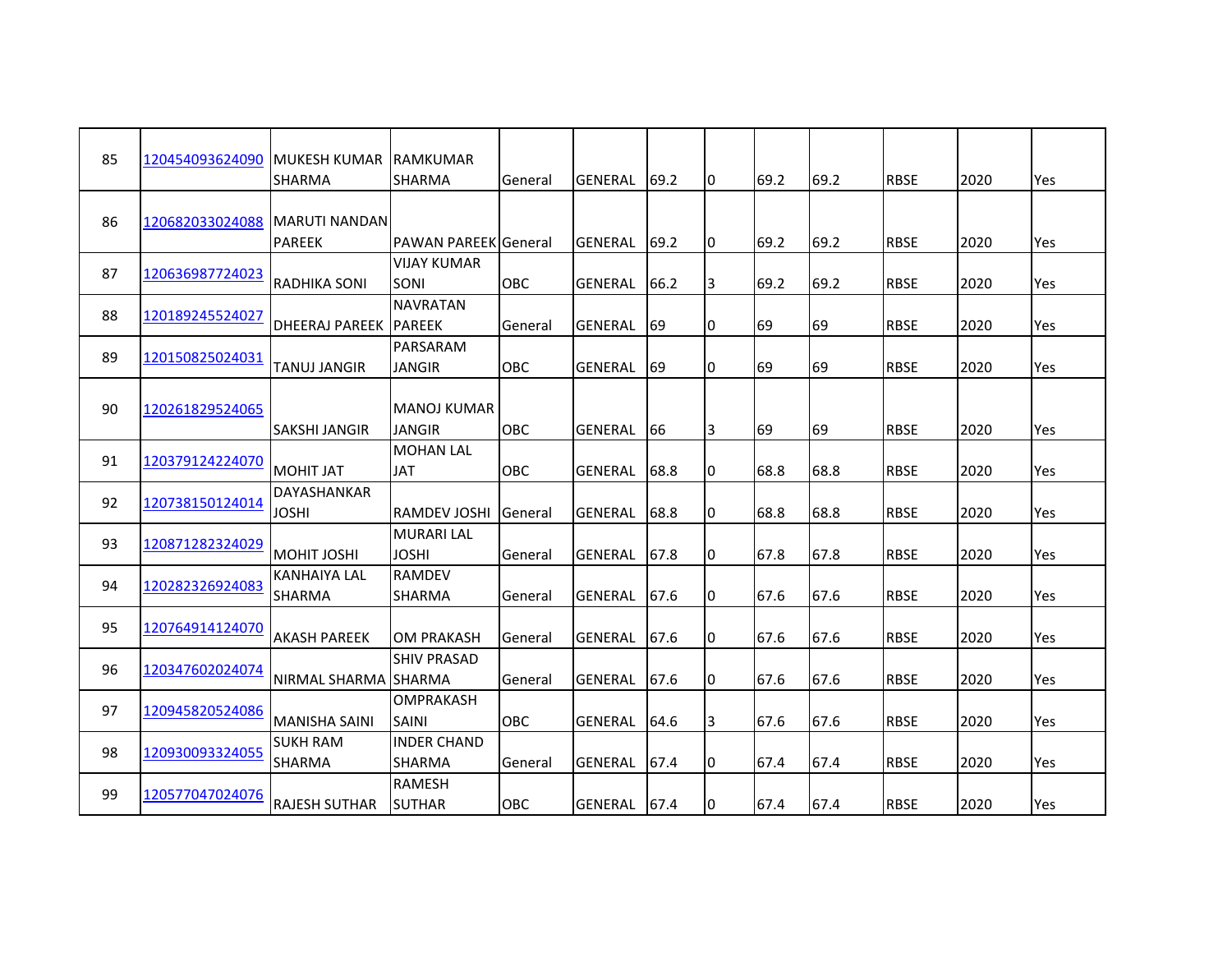|     |                 | <b>CHANDRA BHAN</b>     | <b>PRABHUDAYAL</b> |            |                |      |    |      |      |             |      |     |
|-----|-----------------|-------------------------|--------------------|------------|----------------|------|----|------|------|-------------|------|-----|
| 100 | 120978478124062 | <b>JOSHI</b>            | <b>JOSHI</b>       | General    | <b>GENERAL</b> | 67.4 | 10 | 67.4 | 67.4 | <b>RBSE</b> | 2020 | Yes |
|     |                 |                         |                    |            |                |      |    |      |      |             |      |     |
| 101 | 120145143924059 | <b>BHAWANI</b>          |                    |            |                |      |    |      |      |             |      |     |
|     |                 | <b>SHANKAR NAI</b>      | <b>TULSI RAM</b>   | <b>OBC</b> | <b>GENERAL</b> | 67.2 | 10 | 67.2 | 67.2 | <b>RBSE</b> | 2020 | Yes |
|     |                 |                         |                    |            |                |      |    |      |      |             |      |     |
| 102 | 120278549324067 |                         | IKISHOR KUMAR      |            |                |      |    |      |      |             |      |     |
|     |                 | JATIN PRAJAPAT          | <b>PRAJAPAT</b>    | <b>OBC</b> | <b>GENERAL</b> | 62.2 | I5 | 67.2 | 67.2 | <b>RBSE</b> | 2020 | Yes |
| 103 | 120150055724013 |                         |                    |            |                |      |    |      |      |             |      |     |
|     |                 | DHIRAJ PANDIA           | <b>RAMNIWAS</b>    | General    | <b>GENERAL</b> | 66.6 | 10 | 66.6 | 66.6 | <b>RBSE</b> | 2020 | Yes |
| 104 | 120881567924086 | <b>GOUTAM</b>           |                    |            |                |      |    |      |      |             |      |     |
|     |                 | PALIWAL                 | <b>DEEP CHAND</b>  | OBC        | GENERAL        | 66.4 | 10 | 66.4 | 66.4 | <b>RBSE</b> | 2020 | Yes |
| 105 | 120692983024082 | <b>SITARAM</b>          |                    |            |                |      |    |      |      |             |      |     |
|     |                 | <b>BHARGAV</b>          | <b>MEGHA RAM</b>   | General    | <b>GENERAL</b> | 66.2 | IО | 66.2 | 66.2 | <b>RBSE</b> | 2020 | Yes |
| 106 | 120724390124054 |                         | <b>BANSHIDHAR</b>  |            |                |      |    |      |      |             |      |     |
|     |                 | DAULAT PANDIYA PANDIYA  |                    | General    | <b>GENERAL</b> | 66.2 | 10 | 66.2 | 66.2 | <b>RBSE</b> | 2020 | Yes |
| 107 | 120338127424063 | <b>MO SUFIYAN</b>       | <b>MO SHARIF</b>   |            |                |      |    |      |      |             |      |     |
|     |                 | <b>BALARIYA</b>         | <b>BALARIYA</b>    | <b>OBC</b> | <b>GENERAL</b> | 66.2 | 10 | 66.2 | 66.2 | <b>RBSE</b> | 2020 | Yes |
|     |                 |                         | CHANANMAL          |            |                |      |    |      |      |             |      |     |
| 108 | 120746886424071 | IHARI OM PAREEK IPAREEK |                    | General    | GENERAL        | 65.8 | 10 | 65.8 | 65.8 | <b>RBSE</b> | 2020 | Yes |

|          |                                                             |                      | <b>SBD GOVT. PG COLLEGE, SARDARSHAHAR</b> |                 |                                     |                  |  |      |                                   |              |         |             |  |  |
|----------|-------------------------------------------------------------|----------------------|-------------------------------------------|-----------------|-------------------------------------|------------------|--|------|-----------------------------------|--------------|---------|-------------|--|--|
|          | <b>EWS Merit List Total Applications: 1 Cutoff: 56.4000</b> |                      |                                           |                 |                                     |                  |  |      |                                   |              |         |             |  |  |
|          | <b>Application ID</b>                                       | <b>Name of</b>       | <b>Father's Name</b>                      | <b>Category</b> | <b>Admission Percent Bonus Tot.</b> |                  |  |      |                                   | <b>Board</b> | Passing | <b>IFee</b> |  |  |
| Sr.No    |                                                             | <b>Applicant</b>     |                                           |                 | <b>Category</b>                     | $ age.(%)   (*)$ |  |      | $ {\sf perc.} \mathscr{C} $ %tile | <b>Name</b>  | Year    |             |  |  |
| <b>.</b> |                                                             |                      | <b>SHIVBHAGWAN</b>                        |                 |                                     |                  |  |      |                                   |              |         |             |  |  |
|          | 120520485724052                                             | <b>IPAWAN PAREEK</b> | <b>IPAREEK</b>                            | <b>General</b>  | lews                                | 56.4             |  | 56.4 | 56.4                              | <b>CBSE</b>  | 2020    | <b>Yes</b>  |  |  |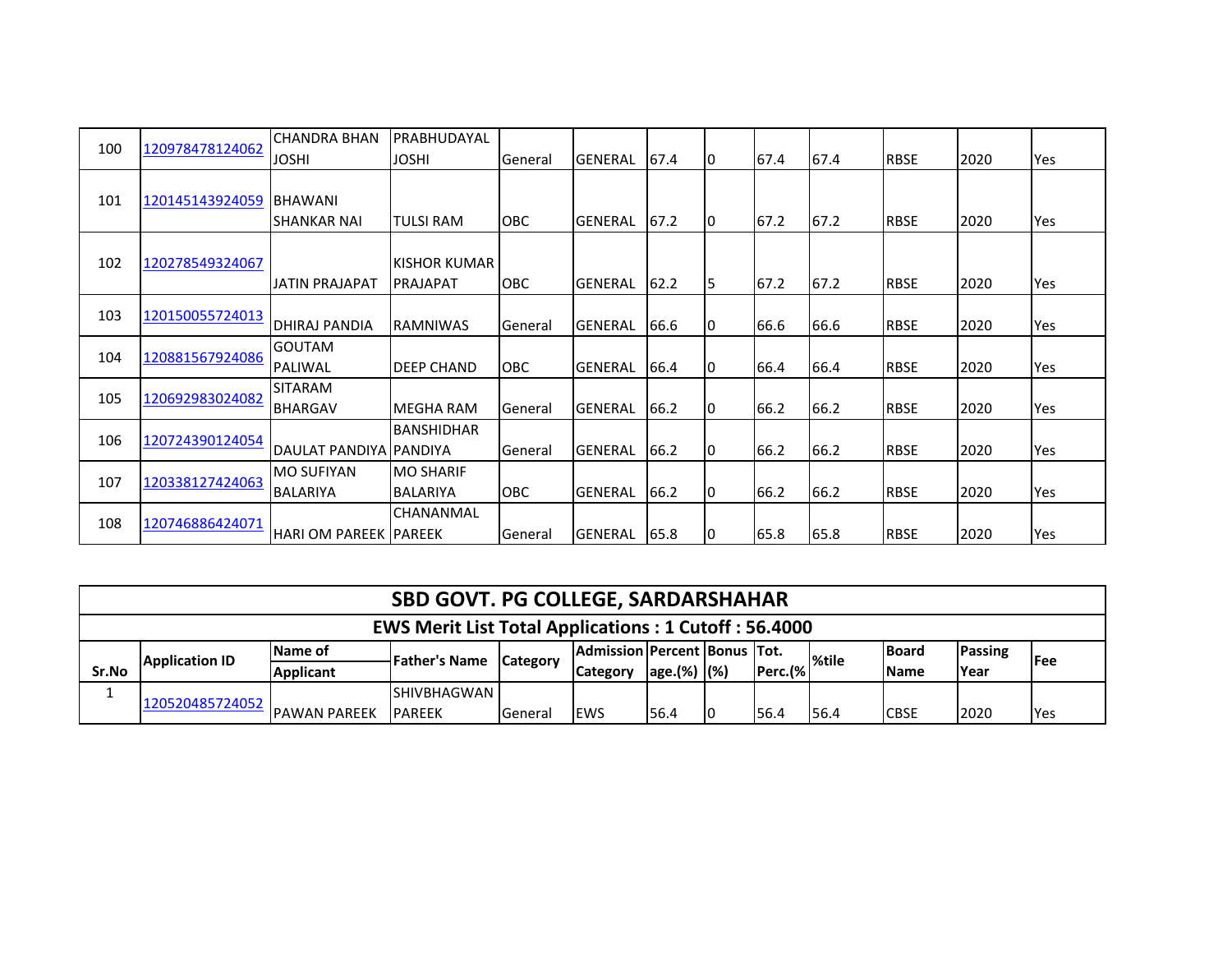|                | SBD GOVT. PG COLLEGE, SARDARSHAHAR |                                       |                                                              |            |                              |             |    |         |       |              |                |     |  |  |
|----------------|------------------------------------|---------------------------------------|--------------------------------------------------------------|------------|------------------------------|-------------|----|---------|-------|--------------|----------------|-----|--|--|
|                |                                    |                                       | <b>OBC Merit List Total Applications: 44 Cutoff: 43.8000</b> |            |                              |             |    |         |       |              |                |     |  |  |
|                | <b>Application ID</b>              | <b>Name of</b>                        | <b>Father's Name</b>                                         | Category   | Admission Percent Bonus Tot. |             |    |         | %tile | <b>Board</b> | <b>Passing</b> | Fee |  |  |
| Sr.No          |                                    | <b>Applicant</b>                      |                                                              |            | <b>Category</b>              | age.(%) (%) |    | Perc.(% |       | <b>Name</b>  | Year           |     |  |  |
| 1              | 120947308624041                    | <b>HARSH JANGIR</b>                   | <b>ASHOK KUMAR</b><br><b>JANGIR</b>                          | OBC        | <b>OBC</b>                   | 65.8        | Iо | 65.8    | 65.8  | <b>RBSE</b>  | 2020           | Yes |  |  |
| $\overline{2}$ | 120441386724045                    | IMOHIT BHARGAV LLALCHAND              |                                                              | OBC        | OBC                          | 65          | Iо | 65      | 65    | <b>RBSE</b>  | 2020           | Yes |  |  |
| 3              | 120537696624019                    | <b>HARSH SAINI</b>                    | <b>NANDLAL SAINI</b>                                         | <b>OBC</b> | <b>OBC</b>                   | 64.6        | 0  | 64.6    | 64.6  | <b>RBSE</b>  | 2020           | Yes |  |  |
| 4              | 120907805024029                    | <b>SHWETA SAIN</b>                    | <b>JASKARAN SAIN OBC</b>                                     |            | <b>OBC</b>                   | 61.6        | 3  | 64.6    | 64.6  | <b>RBSE</b>  | 2020           | Yes |  |  |
| 5              | 120544740724050                    | SANTOSH KUMAR SHERA RAM<br><b>NAI</b> | <b>NAI</b>                                                   | OBC        | OBC                          | 63.8        | O  | 63.8    | 63.8  | <b>RBSE</b>  | 2020           | Yes |  |  |
| 6              | 120631283324097                    | <b>VINOD KUMAR</b>                    | <b>PITHARAM NAI</b>                                          | OBC        | <b>OBC</b>                   | 63.6        | O  | 63.6    | 63.6  | <b>RBSE</b>  | 2020           | Yes |  |  |
| 7              | 120768767224025                    | <b>LOKESH KASERA</b>                  | <b>ANIL KUMAR</b><br><b>KASERA</b>                           | <b>OBC</b> | <b>OBC</b>                   | 63          | 0  | 63      | 63    | <b>RBSE</b>  | 2020           | Yes |  |  |
| 8              | 120825234824074                    | <b>MOHIT KUMAR</b><br><b>SONI</b>     | <b>MANOJ KUMAR</b><br>SONI                                   | OBC        | OBC                          | 62.8        | 10 | 62.8    | 62.8  | <b>RBSE</b>  | 2020           | Yes |  |  |
| 9              | 120924471124058                    | <b>SONU PRAJAPAT</b>                  | <b>KISHANLAL</b><br>PRAJAPAT                                 | OBC        | <b>OBC</b>                   | 61.8        | I٥ | 61.8    | 61.8  | <b>RBSE</b>  | 2020           | Yes |  |  |
| 10             | 120495376824081                    | <b>GAJANAND MALI</b>                  | <b>SHISHPAL</b><br><b>SINGH</b>                              | OBC        | OBC                          | 61.8        | 10 | 61.8    | 61.8  | <b>RBSE</b>  | 2020           | Yes |  |  |
| 11             | 120999755124000                    | <b>GORI SHANKAR</b>                   | <b>MAHAVIR</b><br><b>PRASAD MALI</b>                         | OBC        | <b>OBC</b>                   | 61.6        | I٥ | 61.6    | 61.6  | <b>RBSE</b>  | 2020           | Yes |  |  |
| 12             | 120626492024025                    | <b>VISHNU SWAMI</b>                   | <b>DEEPAK SWAMI OBC</b>                                      |            | OBC                          | 61.4        | O  | 61.4    | 61.4  | <b>RBSE</b>  | 2020           | Yes |  |  |
| 13             | 120839735824099                    | <b>HEMANT</b><br>PRAJAPAT             | KAMALKANT<br>PRAJAPAT                                        | OBC        | OBC                          | 61.2        | 10 | 61.2    | 61.2  | <b>RBSE</b>  | 2020           | Yes |  |  |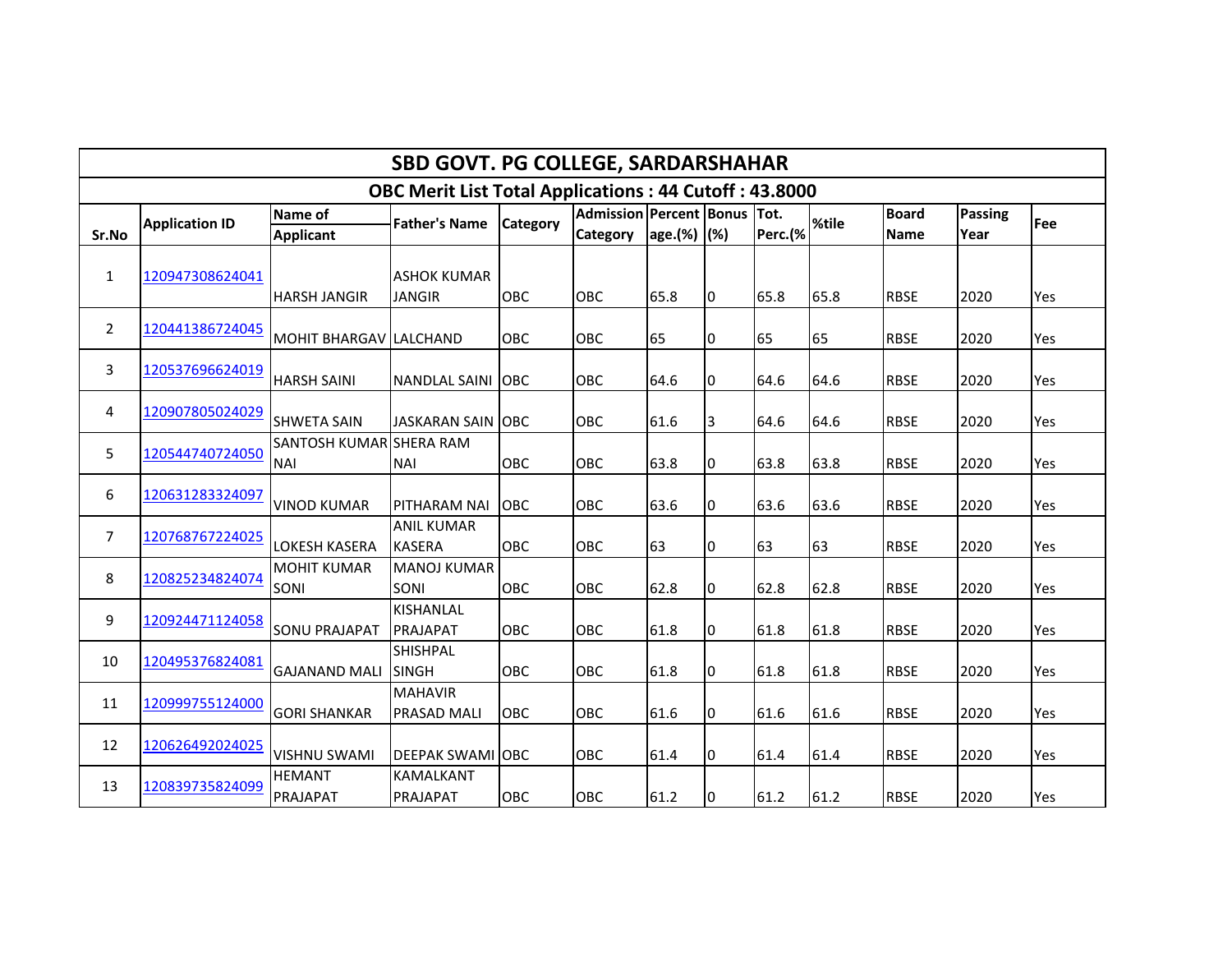| 14 | 120225828724011 | <b>DEEPAK JANGIR</b>                  | <b>MAHENDRA</b><br><b>JANGIR</b>         | OBC        | OBC        | 60.8 | 0  | 60.8 | 60.8 | <b>RBSE</b> | 2020 | Yes |
|----|-----------------|---------------------------------------|------------------------------------------|------------|------------|------|----|------|------|-------------|------|-----|
| 15 | 120574441524050 | <b>BABULAL MALI</b>                   | <b>MANOJ KUMAR OBC</b>                   |            | OBC        | 60.8 | 0  | 60.8 | 60.8 | <b>RBSE</b> | 2020 | Yes |
| 16 | 120264940624013 | OMPRAKASH<br>SARAN                    | <b>RAJURAM</b><br>SARAN                  | <b>OBC</b> | <b>OBC</b> | 60.8 | 0  | 60.8 | 60.8 | <b>RBSE</b> | 2020 | Yes |
| 17 | 120398592324070 | <b>MO SAHIL</b>                       | <b>BASHID HUSAIN OBC</b>                 |            | <b>OBC</b> | 60   | 0  | 60   | 60   | <b>RBSE</b> | 2020 | Yes |
| 18 | 120287375124082 | <b>ROHIT PRAJAPAT</b>                 | <b>KALI CHARAN</b>                       | OBC        | OBC        | 60   | 0  | 60   | 60   | <b>RBSE</b> | 2020 | Yes |
| 19 | 120239005924038 | <b>SURENDRA SAINI</b>                 | SANWARMAL<br><b>MALI</b>                 | OBC        | OBC        | 59.2 | 0  | 59.2 | 59.2 | <b>RBSE</b> | 2020 | Yes |
| 20 | 120982130324076 | <b>ANKIT NAI</b>                      | <b>SURENDRA NAI</b>                      | <b>OBC</b> | OBC        | 58   | 0  | 58   | 58   | <b>RBSE</b> | 2020 | Yes |
| 21 | 120280087624022 | <b>HEMANT SAINI</b>                   | LAXMINARAYA<br>N SAINI                   | <b>OBC</b> | <b>OBC</b> | 57.8 | 0  | 57.8 | 57.8 | <b>RBSE</b> | 2020 | Yes |
| 22 | 120378625524012 | <b>SHAHABUDDEEN</b>                   | <b>NOOR</b><br><b>MOHAMMED</b>           | <b>OBC</b> | OBC        | 52.8 | 5  | 57.8 | 57.8 | <b>RBSE</b> | 2020 | Yes |
| 23 | 120390848024074 | <b>IKARAN KUMAR</b><br><b>BHARGAV</b> | PRAMOD<br><b>KUMAR</b><br><b>BHARGAV</b> | <b>OBC</b> | <b>OBC</b> | 56.8 | I0 | 56.8 | 56.8 | <b>RBSE</b> | 2020 | Yes |
| 24 | 120468192124040 | <b>VEERU LUHAR</b>                    | <b>MEHARCHAND</b><br><b>LUHAR</b>        | OBC        | <b>OBC</b> | 55.8 | 0  | 55.8 | 55.8 | <b>RBSE</b> | 2020 | Yes |
| 25 | 120927067624048 | <b>SAPNA SAINI</b>                    | <b>RAMSWAROOP</b><br><b>SAINI</b>        | OBC        | OBC        | 52.4 | 3  | 55.4 | 55.4 | <b>RBSE</b> | 2020 | Yes |
| 26 | 120285291724046 | NAVRATNA DARJI DARJI                  | <b>MANOJ KUMAR</b>                       | OBC        | OBC        | 55.2 | 0  | 55.2 | 55.2 | <b>RBSE</b> | 2020 | Yes |
| 27 | 120773595924047 | <b>JIVAN SUTHAR</b>                   | <b>RAMESH</b><br><b>KUMAR</b>            | OBC        | OBC        | 55   | 0  | 55   | 55   | <b>RBSE</b> | 2020 | Yes |
| 28 | 120144705024020 | <b>ANSUIYA</b><br>POTALIYA            | <b>DOLAT RAM</b>                         | OBC        | OBC        | 51.2 | 3  | 54.2 | 54.2 | <b>RBSE</b> | 2020 | Yes |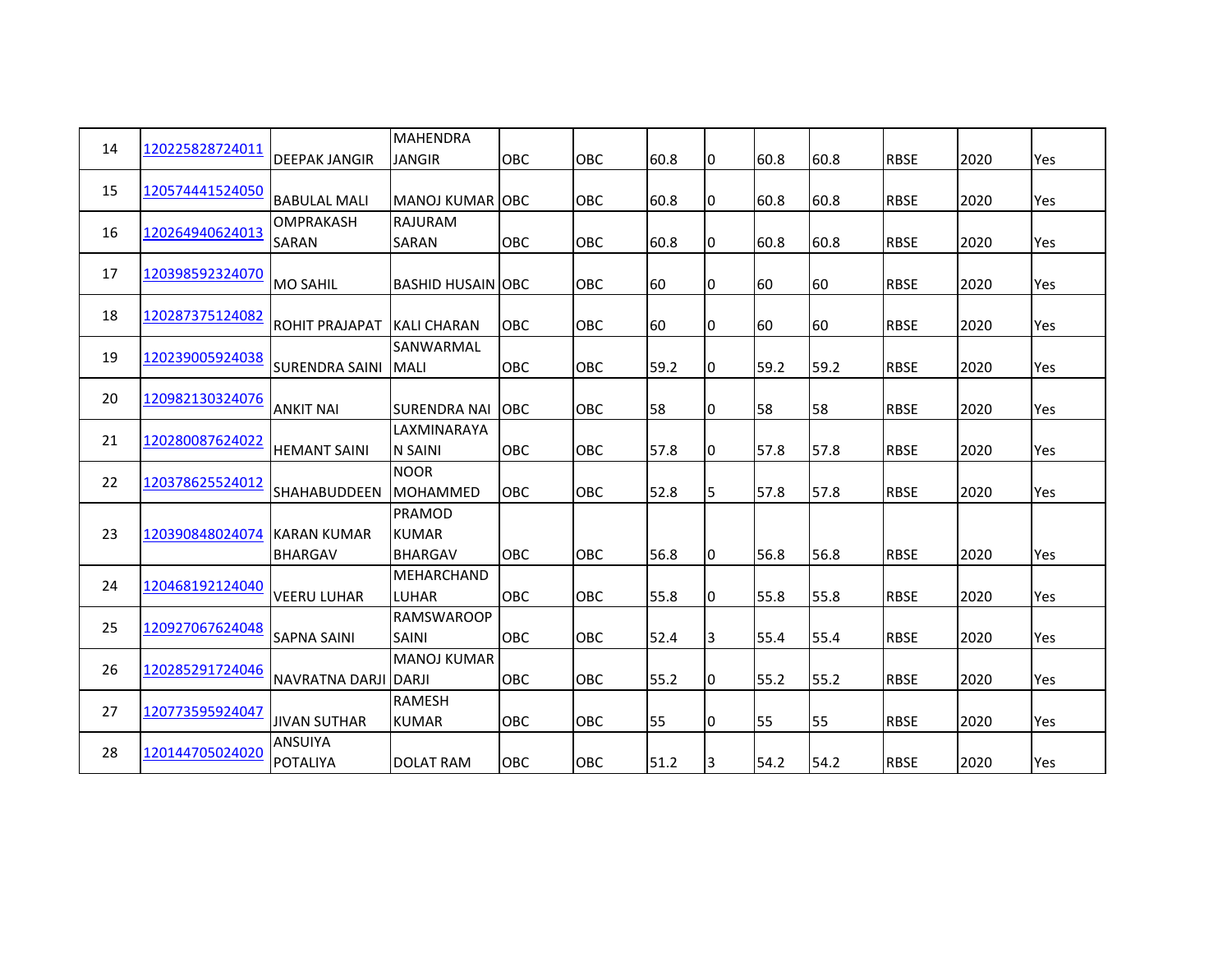| 29 | 120974849324042 | PRABHU DAYAL         | KALU RAM           |            |            |      |   |      |      |             |      |     |
|----|-----------------|----------------------|--------------------|------------|------------|------|---|------|------|-------------|------|-----|
|    |                 | PRAJAPAT             | PRAJAPAT           | <b>OBC</b> | OBC        | 54   | 0 | 54   | 54   | <b>RBSE</b> | 2020 | Yes |
|    |                 |                      |                    |            |            |      |   |      |      |             |      |     |
| 30 | 120789013524039 | <b>RAVI PRAKASH</b>  | RAMLAL             |            |            |      |   |      |      |             |      |     |
|    |                 | <b>BHOJAK</b>        | <b>BHOJAK</b>      | OBC        | OBC        | 53.8 | 0 | 53.8 | 53.8 | <b>RBSE</b> | 2020 | Yes |
| 31 | 120774071724051 |                      | <b>MEGHRAJ</b>     |            |            |      |   |      |      |             |      |     |
|    |                 | RADHESHYAM           | PRAJAPAT           | OBC        | OBC        | 53.8 | 0 | 53.8 | 53.8 | <b>RBSE</b> | 2020 | Yes |
|    |                 |                      | <b>MANIRAM</b>     |            |            |      |   |      |      |             |      |     |
| 32 | 120232331124030 | RATANLAL SARAN SARAN |                    | <b>OBC</b> | OBC        | 53.8 | 0 | 53.8 | 53.8 | <b>RBSE</b> | 2020 | Yes |
|    |                 |                      |                    |            |            |      |   |      |      |             |      |     |
| 33 | 120427948224072 | PRAJAPAT             |                    |            |            |      |   |      |      |             |      |     |
|    |                 | ASHISHKUMAR          | <b>ASHOKKUMAR</b>  | <b>OBC</b> | <b>OBC</b> | 53.4 | 0 | 53.4 | 53.4 | <b>RBSE</b> | 2020 | Yes |
|    |                 |                      |                    |            |            |      |   |      |      |             |      |     |
| 34 | 120413793524033 | <b>KARISHAN</b>      | <b>MANI RAM</b>    |            |            |      |   |      |      |             |      |     |
|    |                 | KUMAR BAIDA          | <b>BAIDA</b>       | OBC        | OBC        | 52.6 | 0 | 52.6 | 52.6 | <b>RBSE</b> | 2020 | Yes |
|    |                 |                      | <b>PRAVEEN</b>     |            |            |      |   |      |      |             |      |     |
| 35 | 120158181024025 | <b>ANURAG DARJI</b>  | <b>KUMAR DARJI</b> | OBC        | OBC        | 52.4 | 0 | 52.4 | 52.4 | <b>RBSE</b> | 2020 | Yes |
| 36 | 120444243024074 | <b>CHUNNILAL</b>     | <b>GOPIRAM</b>     | OBC        | OBC        | 51.4 | 0 | 51.4 | 51.4 | <b>RBSE</b> | 2020 | Yes |
|    |                 |                      |                    |            |            |      |   |      |      |             |      |     |
| 37 | 120615559624080 | <b>SUSHIL KUMAR</b>  | OM PRAKASH         |            |            |      |   |      |      |             |      |     |
|    |                 | PRAJAPAT             | PRAJAPAT           | OBC        | OBC        | 51.4 | O | 51.4 | 51.4 | <b>RBSE</b> | 2020 | Yes |
|    |                 |                      | <b>MILAPCHAND</b>  |            |            |      |   |      |      |             |      |     |
| 38 | 120841953624073 | <b>KAPIL SAINI</b>   | SAINI              | OBC        | OBC        | 51.2 | 0 | 51.2 | 51.2 | <b>RBSE</b> | 2020 | Yes |
|    |                 |                      |                    |            |            |      |   |      |      |             |      |     |
| 39 | 120601354024060 | <b>KISHAN JANGIR</b> | <b>RAMAVATAR</b>   | OBC        | OBC        | 49.2 | 0 | 49.2 | 49.2 | <b>RBSE</b> | 2020 | Yes |
|    |                 | <b>MO RAISH</b>      | <b>MO RAMJAN</b>   |            |            |      |   |      |      |             |      |     |
| 40 | 120436704524090 | <b>VYAPARI</b>       | <b>VYAPARI</b>     | OBC        | OBC        | 48   | 0 | 48   | 48   | <b>RBSE</b> | 2020 | Yes |
|    |                 |                      | <b>BHANWAR LAL</b> |            |            |      |   |      |      |             |      |     |
| 41 | 120334813324020 |                      |                    |            |            |      |   | 46   | 46   |             |      |     |
|    |                 | <b>KAILASH SAINI</b> | <b>SAINI</b>       | OBC        | OBC        | 46   | 0 |      |      | <b>RBSE</b> | 2020 | Yes |
|    |                 |                      |                    |            |            |      |   |      |      |             |      |     |
| 42 | 120739406024039 | <b>ASHOK KUMAR</b>   | <b>BHANWAR LAL</b> |            |            |      |   |      |      |             |      |     |
|    |                 | SAINI                | SAINI              | OBC        | OBC        | 45.4 | 0 | 45.4 | 45.4 | <b>RBSE</b> | 2020 | Yes |